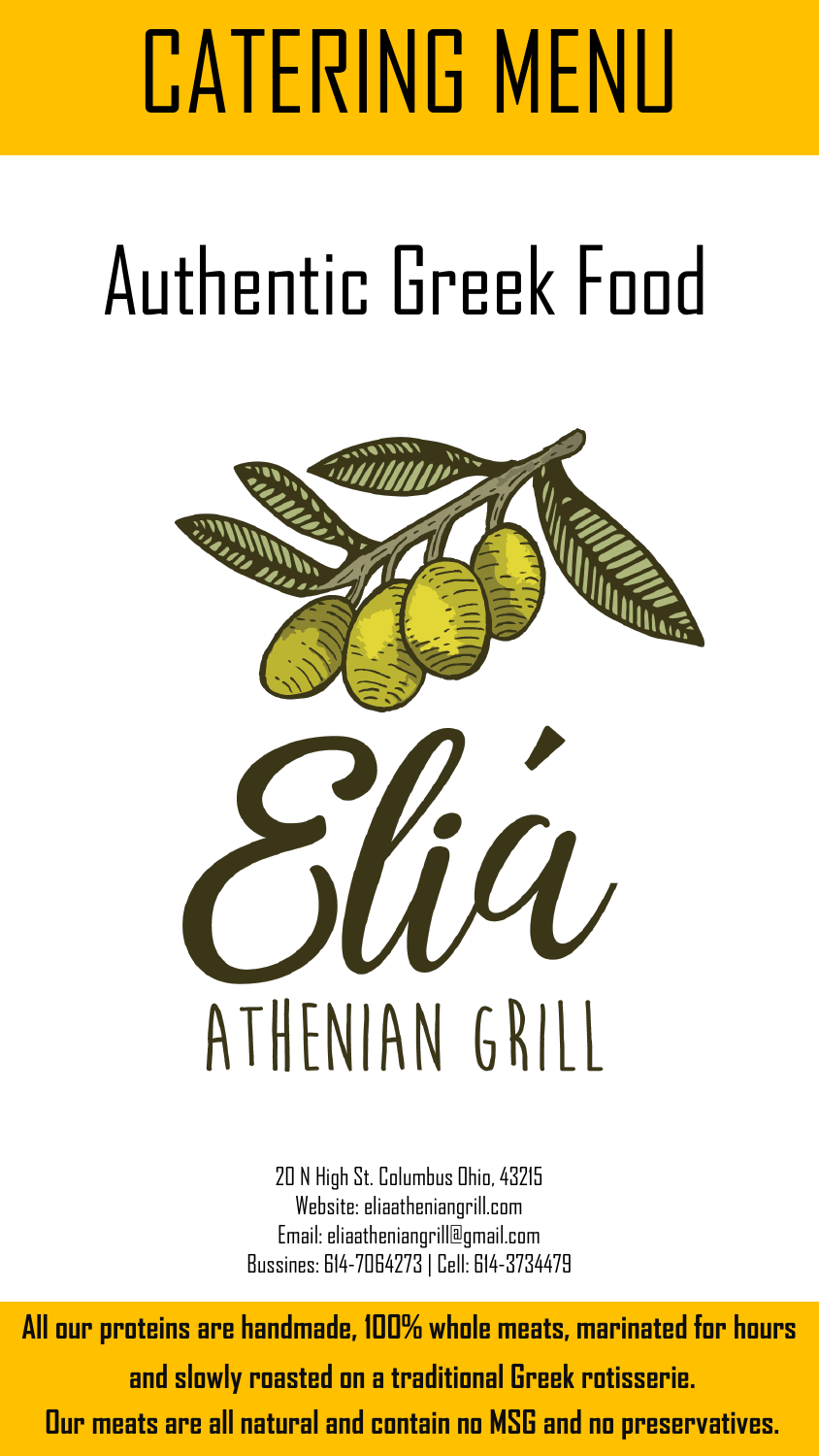## APPETIZERS

## • Pita Chips 'n Dip Tray

Fried or grilled pita chips with a choice of 2 dips (tzatziki, spicy feta or fava spread).

#### **Small (serves 10) \$15 | Large (serves 20) \$25**

### • Dolmades Tray

Grape leaves stuffed with mixture of rice, fresh dill, mint and lemon sauce served with a yogurt-curry dip.

#### **Small (serves 10) \$25 | Large (serves 20) \$45**

#### • Souvlaki (Kabob) Tray

Your choice from our all natural, handmade souvlaki {chicken skewer, pork, beef & lamb (kefta kebab) or grilled veggie souvlaki}.

#### **Small (serves 10) \$40 | Large (serves 20) \$75**

#### •The Greek Feast

The heaven of finger food!

Pita chips, dolmades, souvlaki (2pp).

It's all there! Just pick your proteins and 2 of our sauces and let us wow you and your guests...

#### **Small (serves 10) \$95 | Large (serves 20) \$175**

#### • Baklava Tray

Traditional Greek dessert made with filo dough, honey and walnuts.

#### **Small (serves 10) \$30 | Large (serves 20) \$55**

\*Plates and silverware | \$0.5pp

Because all of our proteins and sauces are homemade we need at least 24-48 hours notice for your order











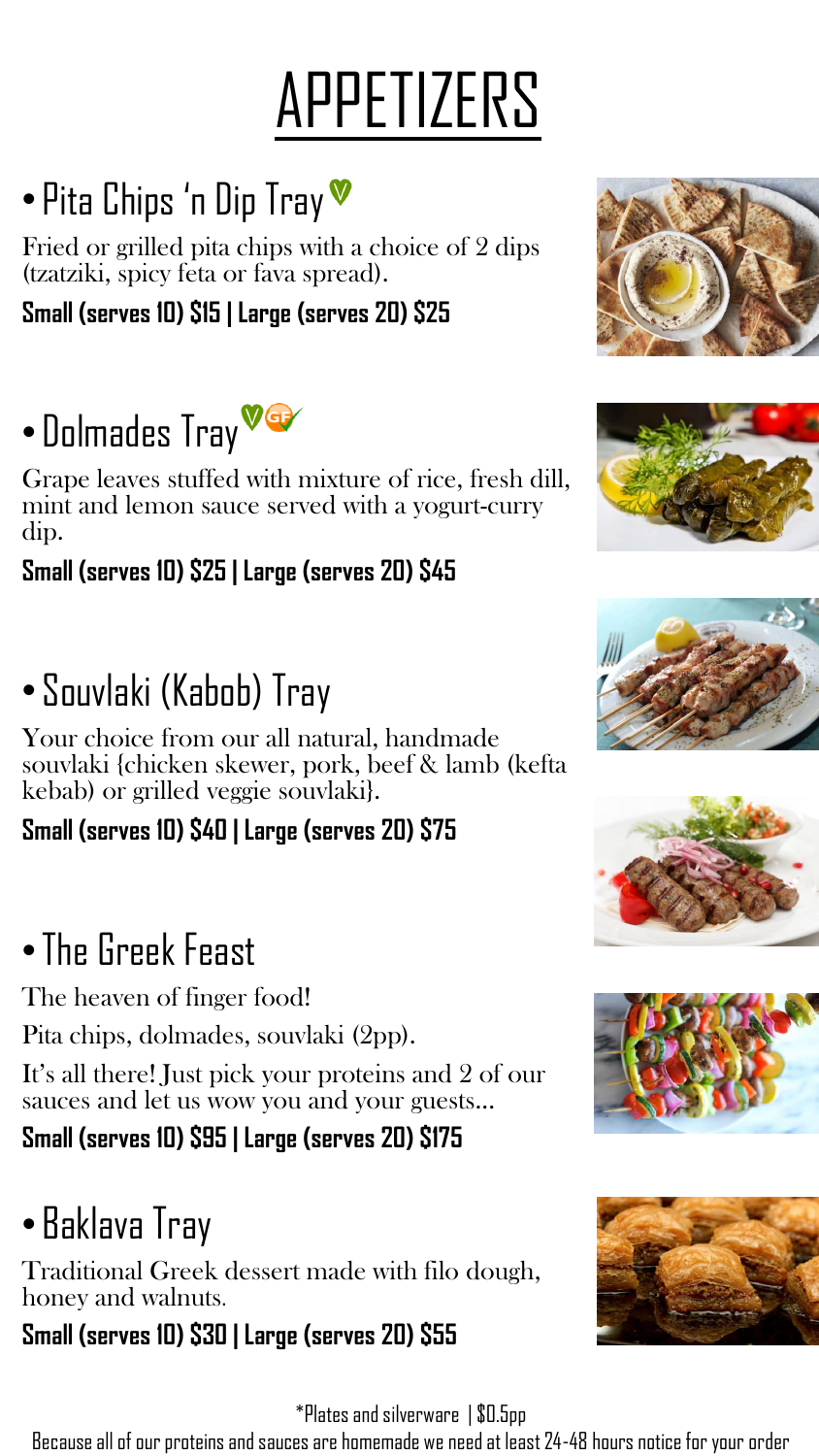## Make Your Own Yeero | \$10.95pp

Your choice of our authentic handmade pork or chicken yeero or seasonal grilled veggies served with an original Greek pita, homemade sauce and your choice of one of our freshly made salads.

Choose a sauce: Tzatziki, Spicy Feta, Elia, Yogurt Curry, Fava Spread

Served with: Pita bread, onions and tomatoes

\*Individually wrapped-packed add \$1 per person

## Salads | \$3.85

#### Greek salad:

Vine ripened tomatoes, red onions, green peppers, cucumbers and Kalamata olives. Tossed with extra virgin olive oil, Kalamata vinegar and garnished with authentic Greek feta cheese.

#### Mediterranean:

Crispy romaine and iceberg blend, vine ripened tomatoes, chickpeas, croutons, roasted sunflower seeds, parmesan/romano cheese and our house vinaigrette dressing

#### Lentil salad:

Lentils, crispy red and white cabbage, shredded carrots, Kalamata olives, avocado, cherry tomatoes, grated romano cheese, parsley and cumin-lemon dressing

#### Athenian slaw:

Red and white cabbage with shredded carrots, onions, and fresh herbs dressed in a Greek vinaigrette.

#### \*Plates and silverware | \$0.5pp

Because all of our proteins and sauces are homemade we need at least 24-48 hours notice for your order